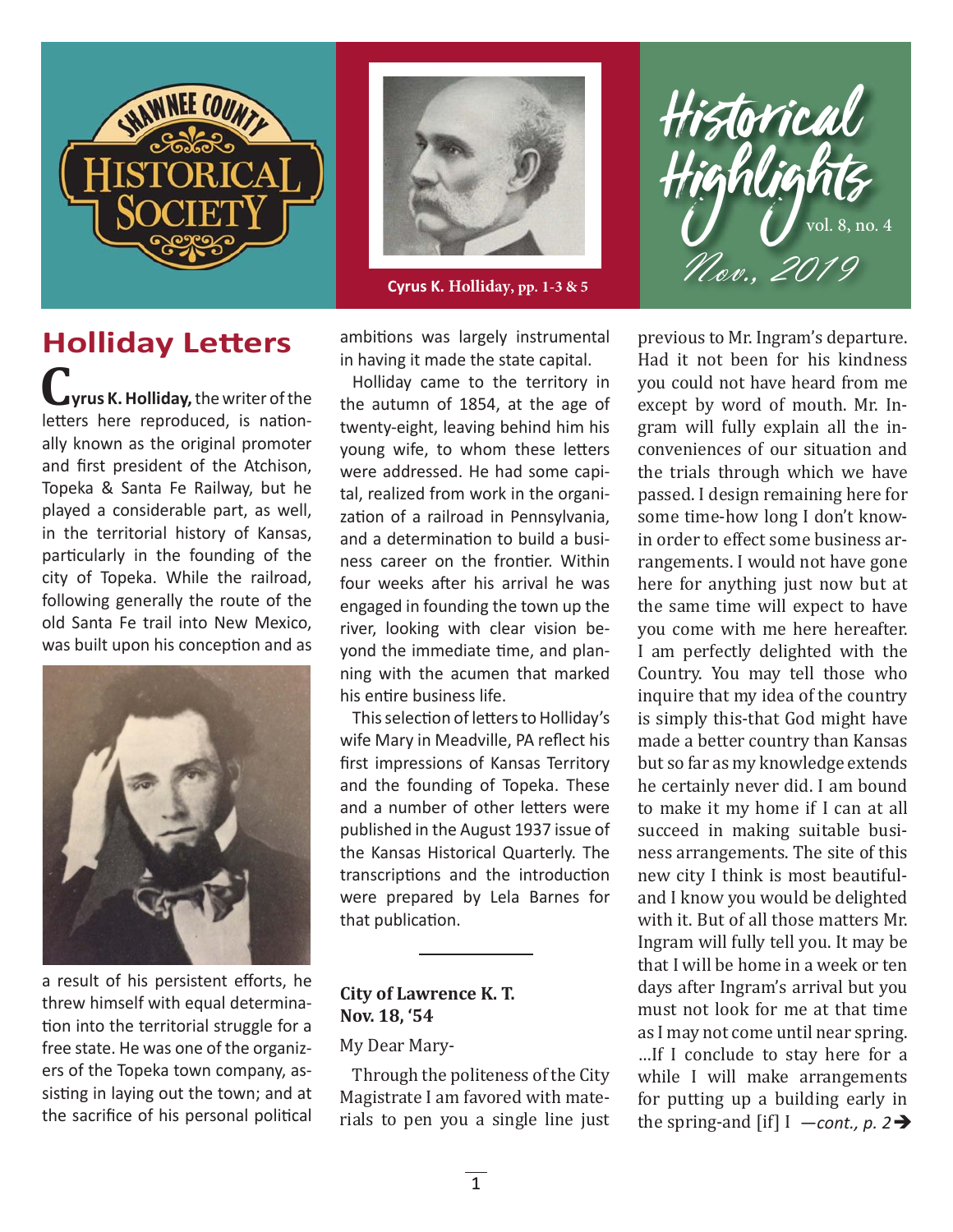succeed in making suitable arrangements we will try and come out in the spring. …  $--$ *cont.* from p. 1 $\rightarrow$ 

A letter from you will do me much good—

Yours affectionately, HOLLIDAY



#### **City of Lawrence Kansas Territory**

#### **Dec. 3, '54**

My Dear Mary- This Sunday evening I avail myself of the generous offer of a friend to pen you again a very few lines. You will see by this that I have got no place to call my home. But I hope ere long to have you with me and then I feel that I will truly have a home.

I should not have written this evening were it not for the consideration that tomorrow I again start for the up country to be gone I know not how long-perhaps 3 or 4 daysperhaps a couple of weeks. Hence I thought I had better write to you this evening as I might not get a chance to write to you again for some time to come. I am going about 40 miles up the Kansas River to assist in laying out a new town. I do wish you were here, Mary, I should never go back again to Meadville-except merely to visit and scarcely that. I have found the very best of people in Kansas. I am becoming more and more pleased with them every day, and I now you would like them and the place were you here. Last Thursday I was invited and attended a "thanksgiving dinner." Several gentlemen and ladies were present and we had a good time generally. The gentleman who favors me with the privilege of writing this note says if you will come out he will immediately surrender all right and title to his mansion. It is one of the best in the place. I will describe it. In shape it is exactly like the roof of an ordinary house-about 14 ft. long. The floor is earth-such as the Creator made. Next the framework of the buildingwhich are rough poles stuck together-is a layer of brush-next a layer of sod or turf and next a covering of prairie grass. If you would like the accommodations let me know-and yet I have seen beautiful and refined and educated women occupy just such mansions . . . . None in the city have any better. Even Mrs. Nichols the great lecturer on women's rights and editor of a newspaper has been living here a long time in just such a house. [6]

I don't know yet when I shall be home-perhaps soon. Maybe not till spring. I can tell you more in my next letter-I hope. …

HOLLIDAY

#### **"Up the River" K. T. Dec. 10, 1854**

My Dear Mary- …I believe I addressed you last from Lawrence. I am now thirty miles above Lawrence on the Kansas River assisting in starting a new town. We are just about in the central portion of the settled territory and with perhaps the best landing and the most eligible site for a city in the entire country. Governor Reeder [7] passed through our place day before yesterday and spoke very encouragingly of our enterprise. We hope all will go well.

You can't tell, Mary, how glad I am that you are not with me. What we have to endure is almost beyond belief and you never could have gone through it. It is a long time since I have seen anything in the shape of a bed. I have a Buffalo Robe and two blankets in which I roll myself and lay down to rest upon the bare ground with boots, hat, overcoat and all on. Our food is mush, molasses and bacon, mixed plentifully with dirt three times each day. Thus we live in Kansas. Yet notwithstanding all this I have never had better health in my life-growing fatter and heartier each day.

A more lovely country I certainly never saw-and yet it looks worse now than at any other season. I am told by those who know that in the spring and early summer when the grass and shrubbery and flowers appear it is beautiful beyond conception. So I think it must be. And in a few years when civilization by its magic influence shall have transformed this glorious country from what it now is to the brilliant destiny awaiting it, the sun in all his course will visit no land more truly lovely and desirable than this. Here, Mary, with God's kind permission, we will make our home. …

C. K. HOLLIDAY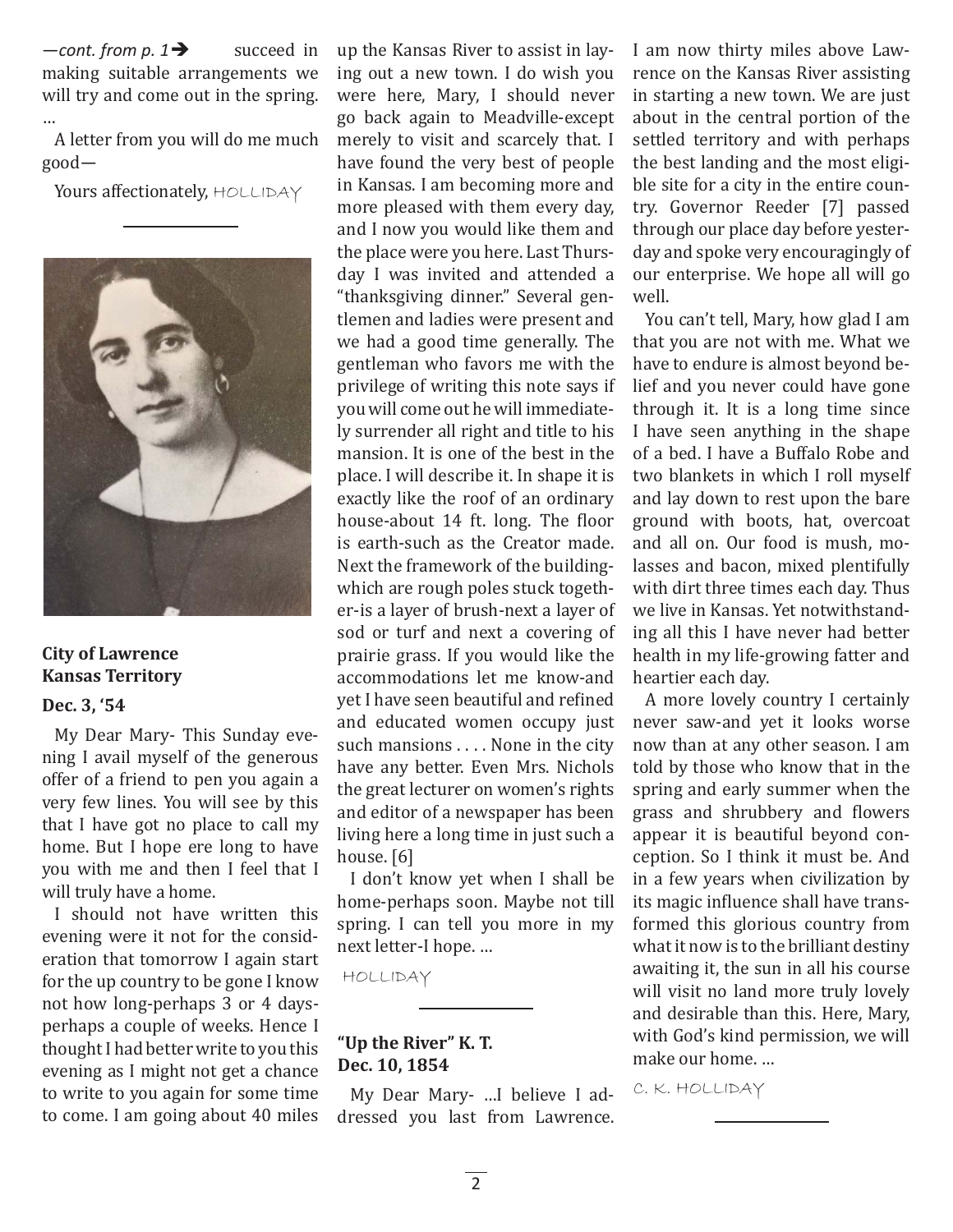Direct as usual to"Saucence to y "Up the River" To. L. Lecc 10. 1851 May Dear Weary - I have thought that I cened not spend this Sattach morning in a new appropriate manner than in addressing accotter letter to you leansquitte I were find myself at a trunk and untilize upon the end of a half band meg - a little better for these I had nothing better than the bottom of a peuter platter when the bottom of a peute platter upon wiles above Launen on on the Hausas There assisting in starting a new

#### **Dec. 24, 1854 My Dear Mary-**

As you will perceive by my heading I am again in Lawrence-having returned here on last Wednesday for the purpose of attending to some business for the Association in our new City and also for personal business. Notwithstanding we have a very beautiful site for a town above where I have been operating for the past three weeks yet I must confess I was much pleased to get back again to Lawrence. Here I can find a chair to sit upon, a table to eat from and a bed to lie upon. At our town above I can obtain neither, it having neither chair, table nor bed in the entire limits. Something of a city that. Yet we hope for something better-and we think we have good reason for our hope. Our city site is without doubt the prettiest in the Territory the country round is more extensive and better for agricultural purposes than any other I

have ever seen and the right kind of men have taken hold of it. I want to, if I possibly can, put up a building for us this winter in order that we may have some place to move into in the spring.

Yet I cannot say definitely whether that home will be at this place Lawrence-or at Topeka our new town. At Topeka I have a city interest and have taken a farm claim-both of which I hope to hold. But if I succeed in holding the claim it will be necessary for me to live upon it-hence I think I will put a house upon it-and we will live there when you come on to the Territory.

I am much gratified by the favorable reception I am meeting with in the Territory-it proves what I have often said to you-that I could do nothing at Meadville but let me get off and try my hand among a new people and under different influences and I could pursue a different course of action. This has proven true. For instance in our own town I have acted as their President from our earliest commencement to the present time and last Monday I was unanimously, by ballot, elected as their first constitutional President to serve until the first Monday of July 1855. I have also received the appointment of temporary agent for the Emigrant Aid Co. of New England. I merely mention these facts to show you that I hold a respectable position before the people among whom I live. …

HOLLIDAY

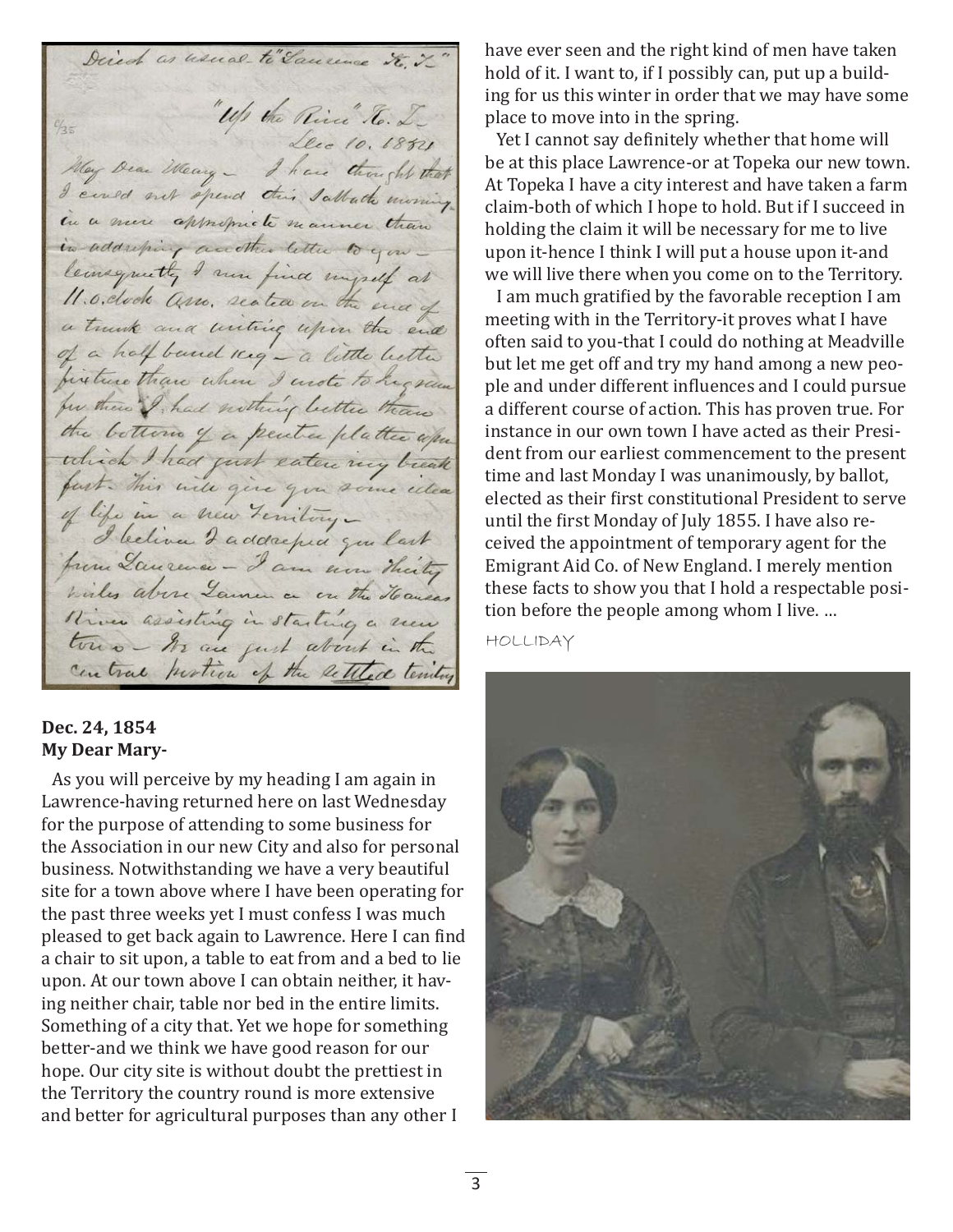## **Digitizing Shawnee County Historical Bulletins**

#### The Society and the Shawnee County Public Library are about to give the world a tremendous gift! Digital copies of the Society's history publications will soon be available to readers all over the world.

Since 1946, the Society has published a yearly (or more often) bulletin of interesting historical items. The Library's Backstage Library Works has chosen to digitize these bulletins into electronic form. Librarian Donna Rae Pearson is heading up the effort on behalf of the Backstage Library Works and has determined that almost all of the bulletins can be digitized. This effort will help future historians find and read information about Topeka and its history.

While this is a joint effort of the Topeka and Shawnee County Public Library's Backstage Library Works and the Shawnee County Historical Society we greatly appreciate that the library is doing the lion's share of the work and absorbing all the costs. We want to extend our thanks to the Library organization for agreeing so quickly and its commitment to get this done. The project should be completed by summer of 2020.

More information about when and where the bulletins will be found on-line will be publicized when it develops.



## **Students Visit SCHS**

Fall days like we had earlier this month was a great time to **visit the the Ritchie House**, the oldest house in Topeka. Seventh graders from **Robinson Middle School** came in early November and J**ardine Middle School** kids arrived mid-month to see the Ritchie House located at 1116 SE Madison. **Most Pure Heart of Mary** 4th graders came to see the Ritchie House on a beautiful Fall Friday. **Over two thousand children and adults have visited the Ritchie House this year**… and we expect more throughout the rest of this year.

If you are interested in a tour, come **Tuesday thru Thursday 9 AM to 1 PM** to check out the Ritchie house; a stop on the Underground Railroad.





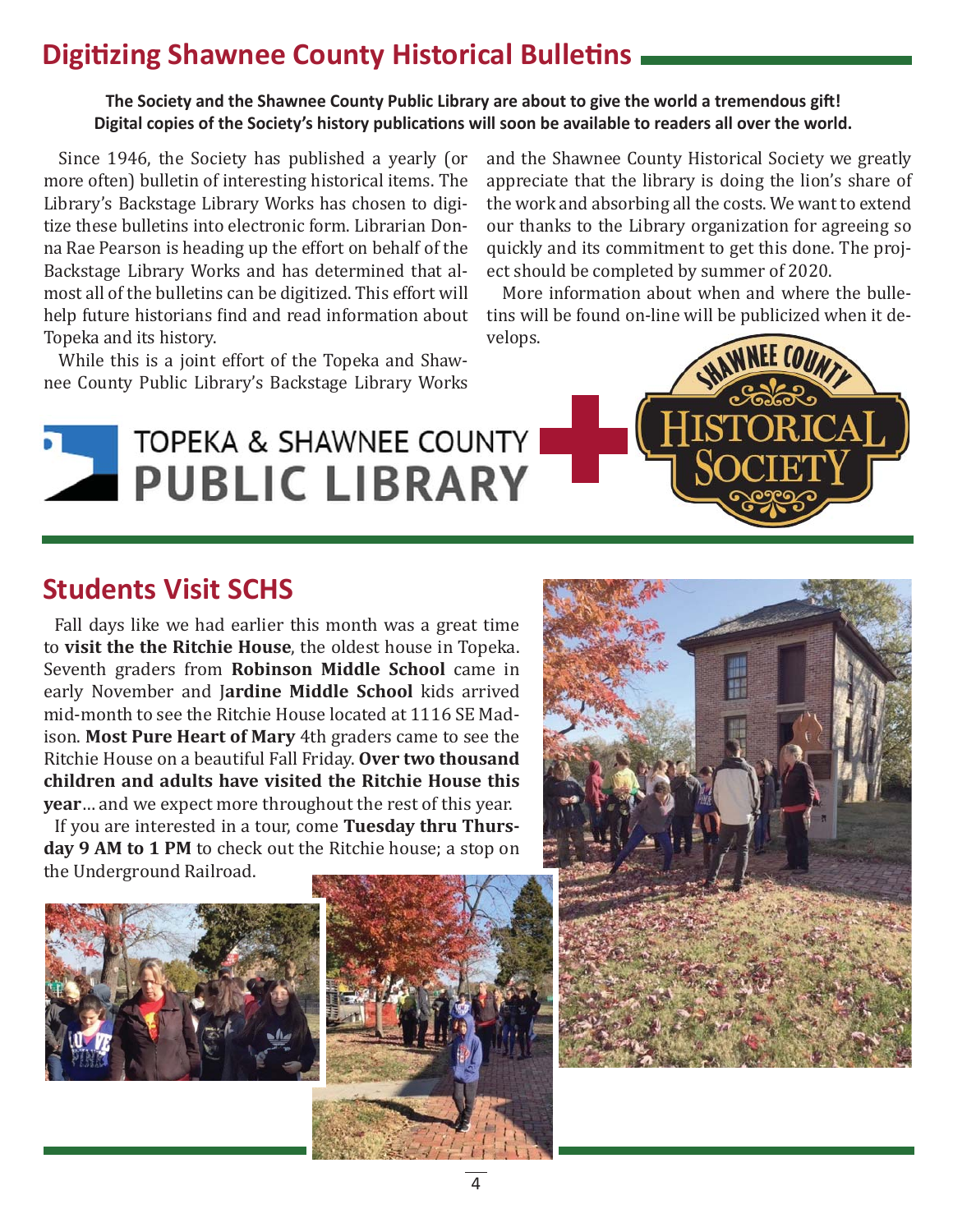## **Note from our SCHS President**

**Step up to the plate, take a swing at it, go for the fences, start the ball rolling, etc.** The point of all of these clichés is to invite you to become more involved with the Shawnee County Historical Society.

The SCHS needs you to get involved to help us accomplish our mission to promote greater awareness of the history of Shawnee County, Kansas, and its place in the national struggle for freedom through preservation, interpretation, education and citizen engagement. We can use volunteers to assist with tours (script provided), develop additional educational programming, help with special events planning such as the historical homes tour, serve on the program committee to

develop adult programming such as the Shawnee County History Geeks speaker series, help develop membership promotion activities, help redesign the web site, and—well the sky is the limit. We are open to all ideas that will help us share the history of Shawnee County



with an expanded audience. So—step to the plate and share any ideas you have with board members.

I have enjoyed serving as president of the Society for 2019. We have had a successful historic homes tour, preservation awards, and spring and fall speaker series. Visits to the site continue to be popular with school groups and other



visitors. Bob Totten, our part-time employee, continues to go above and beyond in conducting tours, promoting activities, and handling day to day management. The board of directors has been active in supporting all these activities. I am excited about the future for the Shawnee County Historical Society and I hope you will become involved in helping us swing for the fences.

— *Pat Michaelis*

## **Plan to attend SCHS Annual Meeting & Dinner -R.S.V.P. needed by 12/4**

**Cyrus Holliday** will be the center of attention at the upcoming **Annual Meeting of the Shawnee County Historical Society**  at **Noon, Sunday, December 8**, at the **Topeka Country Club,** 2700 Buchanan Street, in Topeka. **Tom Coleman** is the featured speaker and will explore the life and hardships of Kansas Territory immigrants in 1854-1860 as viewed through the personal diary and letters of Cyrus K. Holliday to his wife Mary, who remained in Meadville, PA. Holliday was one of the founders of Topeka, and first president of the Atchison, Topeka and Santa

Fe Railway (AT&SF). Coleman will also look at the historical events occurring in the eastern Kansas territory, with a principal focus on the free-state communities of Topeka and Lawrence.

**Please join us at Noon for the dinner and program.** The annual meeting and meal is **\$35 per person**, payable by check, or make arrangements to pay by contacting the Shawnee County Historical Society at PO Box 2201, Topeka, Kansas 66601 or call at 785 234 6097. We will need to know in advance how much food to prepare so **please get your RSVP to the pro-** **gram by December 4**.

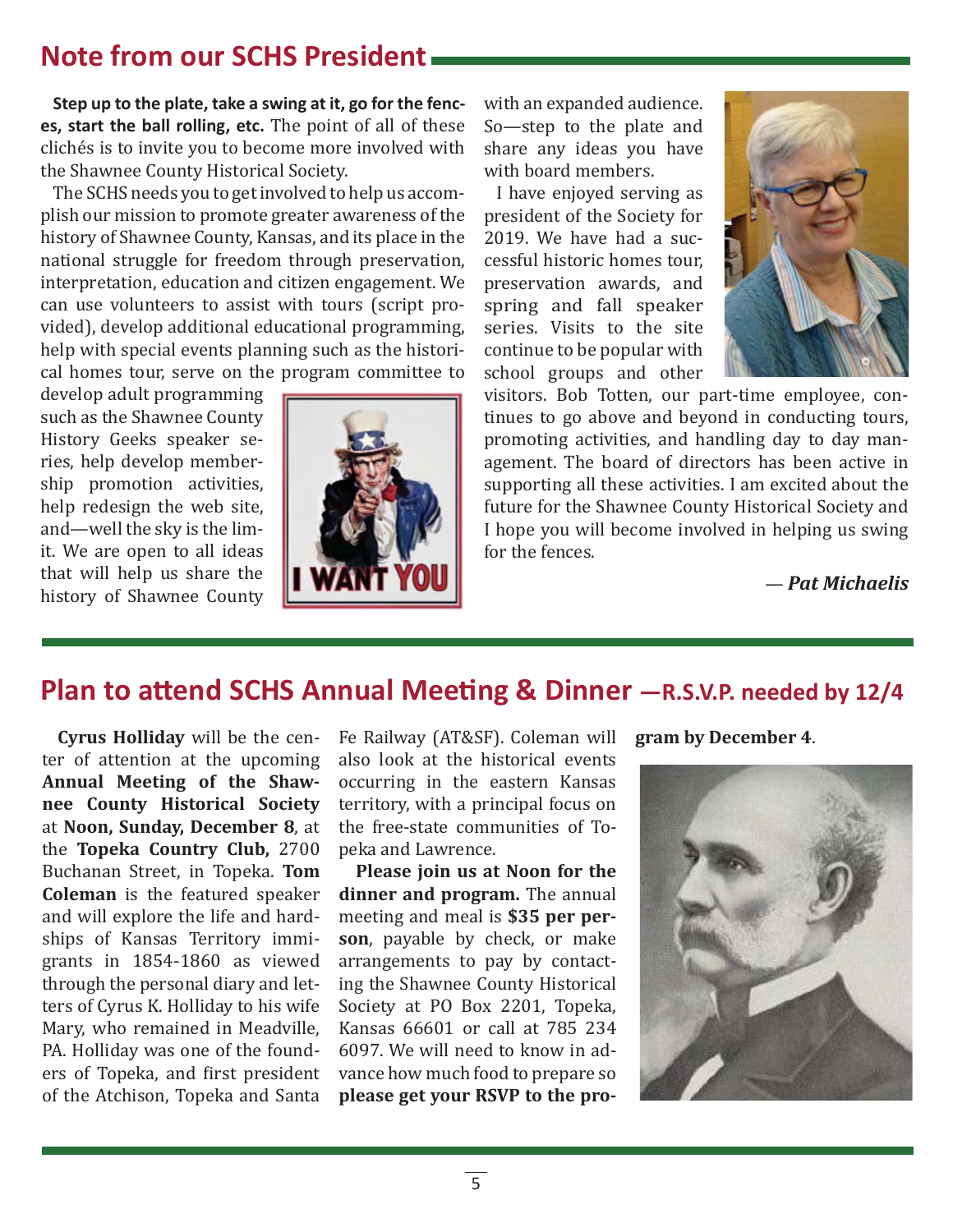## **Patton Makes Appearance at Cox Communications Center**

**General George Patton** made a return appearance to Topeka on October 20, 2019. It was all part of the speaker's series at the Cox Communications Center as R**oger Aeschliman** portrayed General Patton. Known as "Old Blood and Guts," General George S. Patton Jr. became legendary for his success in World War II. Yet he was haunted by mistakes, most notably when he slapped two soldiers in Sicily for what he believed was cowardice, and was nearly sent home in disgrace. CoreFirst Bank and Trust Vice





President Roger Aeschliman provided a true-to-life reenactment as Patton apologizing to the troops for his behavior with some soldiers in Italy. This was the second of four programs offered as part of the historical society's "Shawnee County History Geeks" fall series. The re-enactment was an emotionally powerful presentation of war at its worst and best.



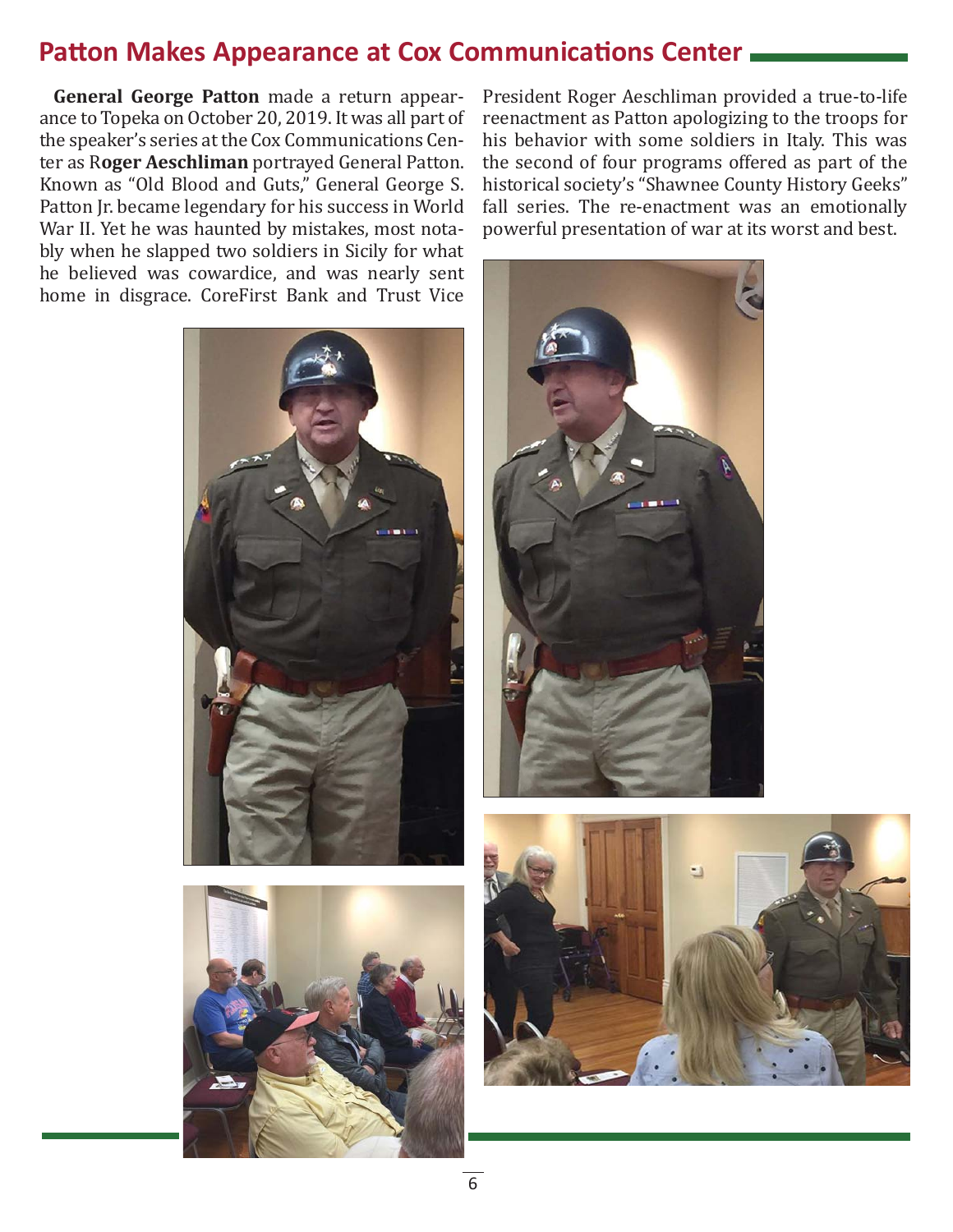### *Would you like to support the Shawnee County Historical Society?*

Here is your opportunity. Just fill out the following information below and send it to:

**Shawnee County Historical Society PO Box 2201 Topeka, Kansas 66601**

| AEE COUNTY    |
|---------------|
| <b>STORIC</b> |
| н             |
|               |

**Option B:** 

You can also join the society on-line: https://222.shawneecountyhistory.org/ **become-a-member**

| I want to support:                         |                                                                             |  |     |  |
|--------------------------------------------|-----------------------------------------------------------------------------|--|-----|--|
|                                            | Heritage Education for kids                                                 |  |     |  |
|                                            | <b>Shawnee County Preservation</b>                                          |  |     |  |
|                                            | <b>Historical Programs/Lectures</b>                                         |  |     |  |
|                                            | Bus Rental Grants for School Field Trip (to help make field trips possible) |  |     |  |
|                                            | Ritchie House restoration and maintenance                                   |  | \$. |  |
| I also want to renew my annual membership: |                                                                             |  |     |  |
|                                            | General Membership \$35                                                     |  |     |  |
|                                            | Patron Level Membership \$50                                                |  |     |  |
|                                            | Renovator Level Membership \$100                                            |  |     |  |
|                                            | Sustaining Level Membership \$150+                                          |  |     |  |
|                                            | Total                                                                       |  |     |  |
|                                            | $\Box$ Visa $\Box$ Mastercard $\Box$ Discover Credit                        |  |     |  |
| Name on Card                               |                                                                             |  |     |  |
|                                            |                                                                             |  |     |  |
| Exp. $/$                                   |                                                                             |  |     |  |

# **Membership Renewal Notices Are Forthcoming**

Soon, you will be receiving a notice to renew your membership to the Shawnee County Historical Society. Please return your renewal as soon as possible as it is the primary form of revenue we rely on to further our efforts to promote and preserve the history of Shawnee county. For \$35 you can be a Regular member, the Patron level is \$50, the Renovator level is \$100 and a Sustainer membership is \$150+. If you are so inclined, please fill out information on being a member, above on this page, and return it with your check or credit card number to PO Box 2201, Topeka, Kansas 66601.

You can also renew on-line at: https://www.shawneecountyhistory.org/become-a-member

— Thank you!